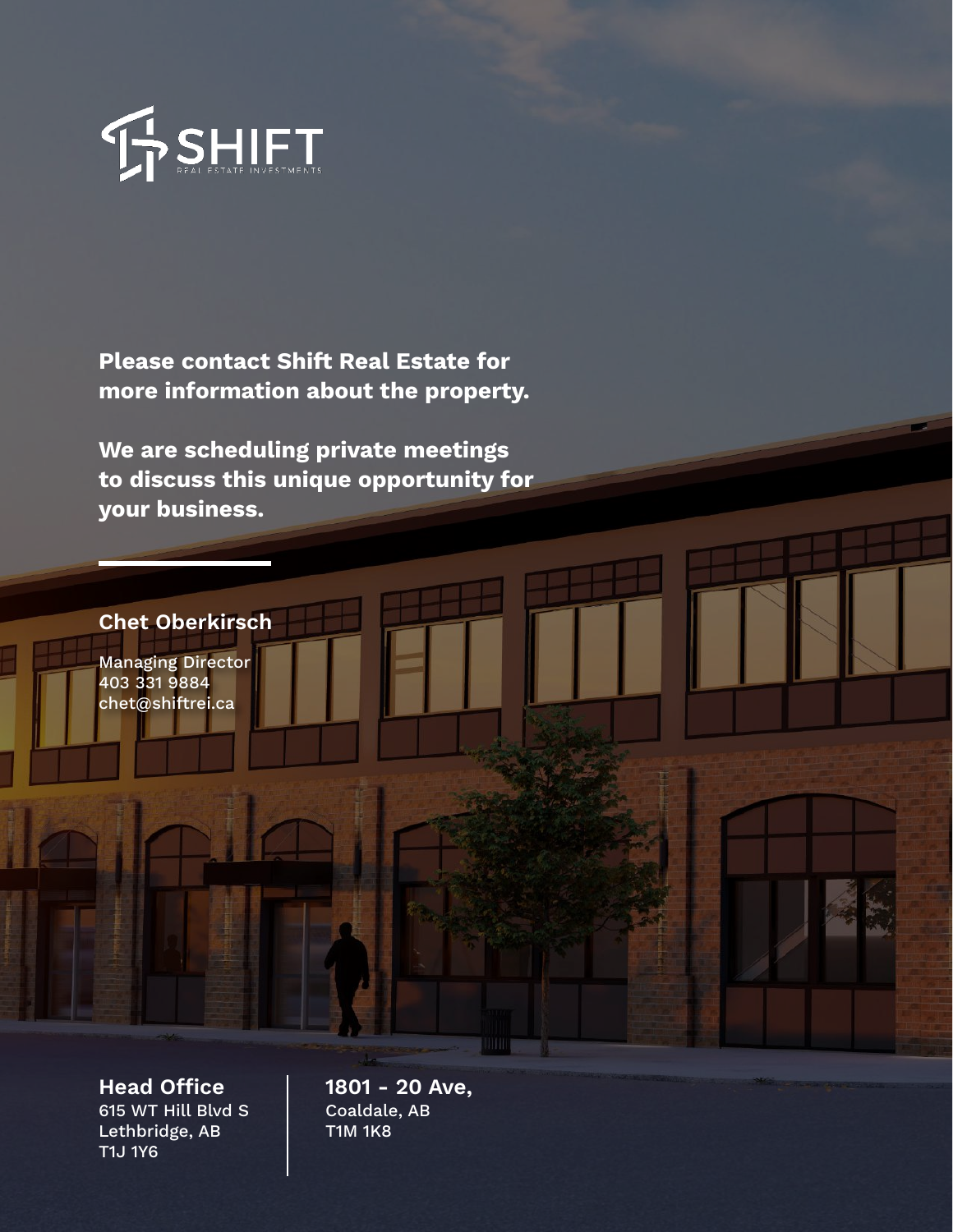

# MAIN STREET OPPORTUNITIES 1,006 - 2,278 sf of Space for Lease

1801 - 20 Ave, Coaldale, Alberta

### Chet Oberkirsch

**TIN** 

П

Managing Director 403 331 9884 chet@shiftrei.ca shiftrei.ca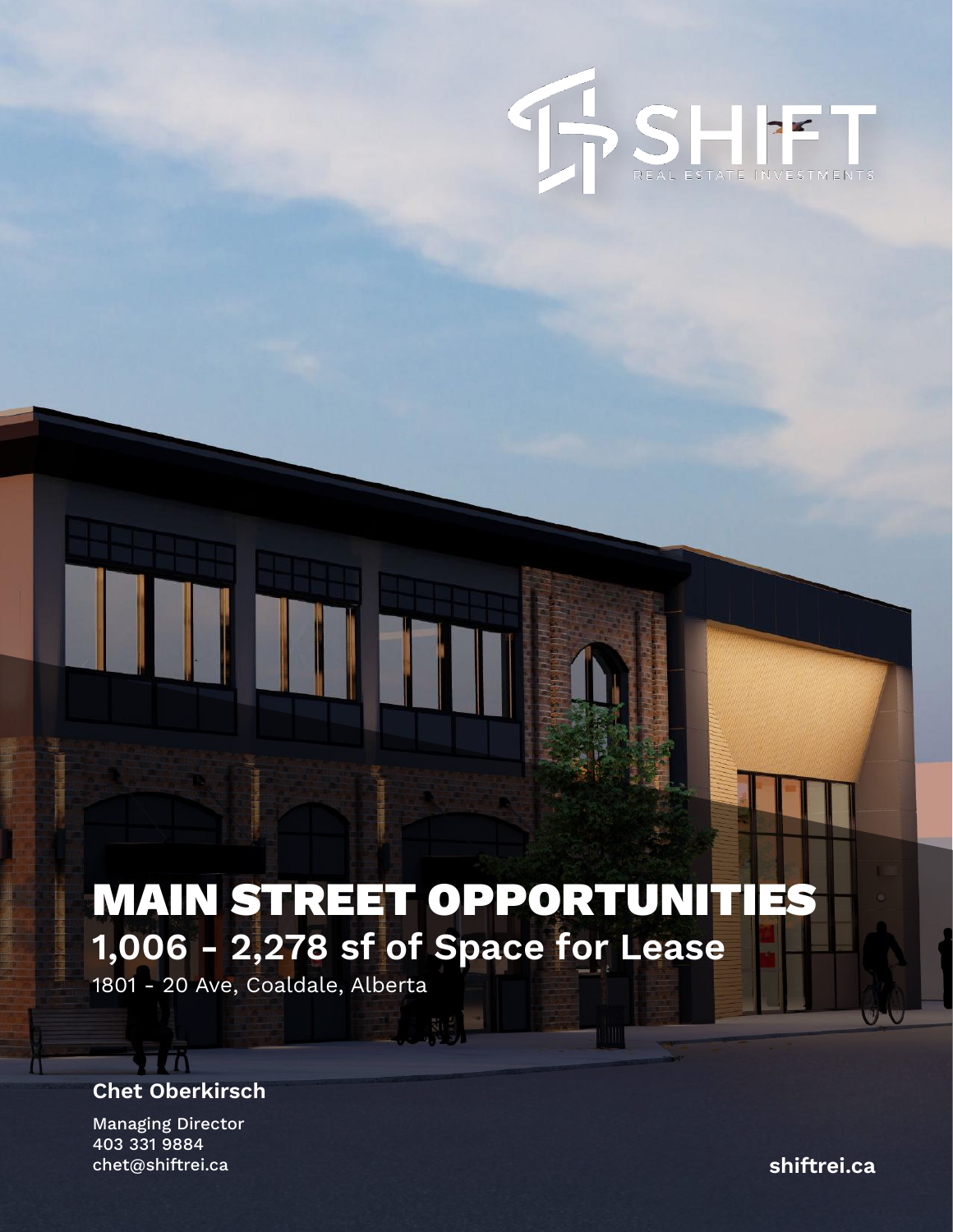### PROPERTY HIGHLIGHTS

Year Built 2022

Zoning C-1

Space 1,006 - 2,278 sf

Pricing Starting at \$20 psf

Additional Rent \$8 psf estimated

Possession Summer 2022

Parking Street parking and future town parking to the south

#### **Signage**

Fascia

## PROPERTY INFORMATION

#### 1,006 - 2,278 Sq. Ft. of Space

Unit 1 - 1,129 sf - Pending Lease

Unit 2 - 1,097 sf - Pending Lease

Unit 3 - 1,006 sf

Unit 4 - 1,272 sf

These units are located in the heart of Coaldale on Main Street as part of the Town Hall. The property is in a highly desirable area being a part of the Town's revitalization project. Each unit will be flexible for fit-up to make customizable to the tenants needs.

#### **Demographics**

Population of 9,000 people

Population of over 340,000 in the Lethbridge trading area

Median Family Income of \$97,000

Steady population growth of 2-2.5% annual expected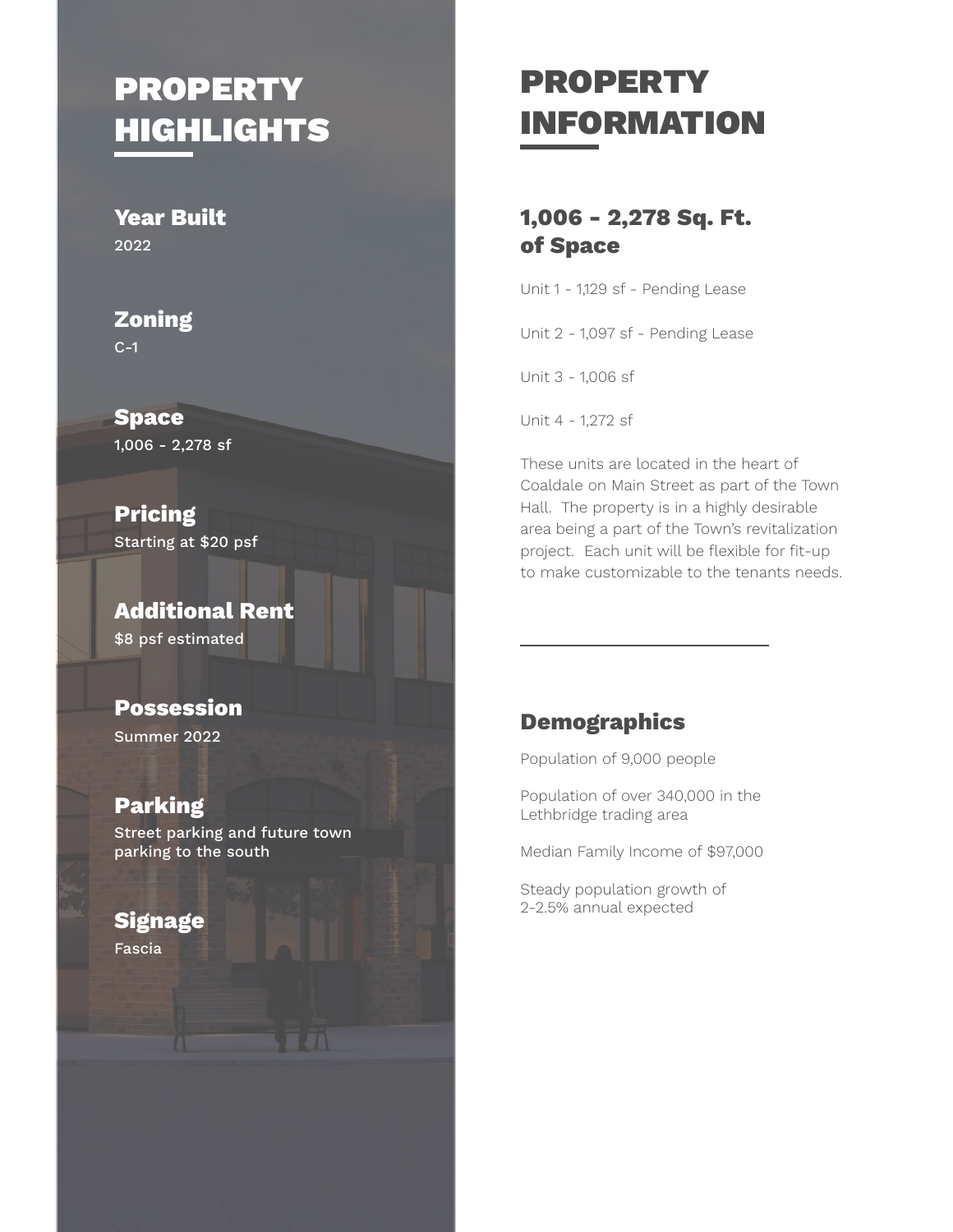### CIVIC SQUARE COMMERCIAL RETAIL UNITS





### POSSIBLE USES











Financial Retail General Office Food & Drink Wellness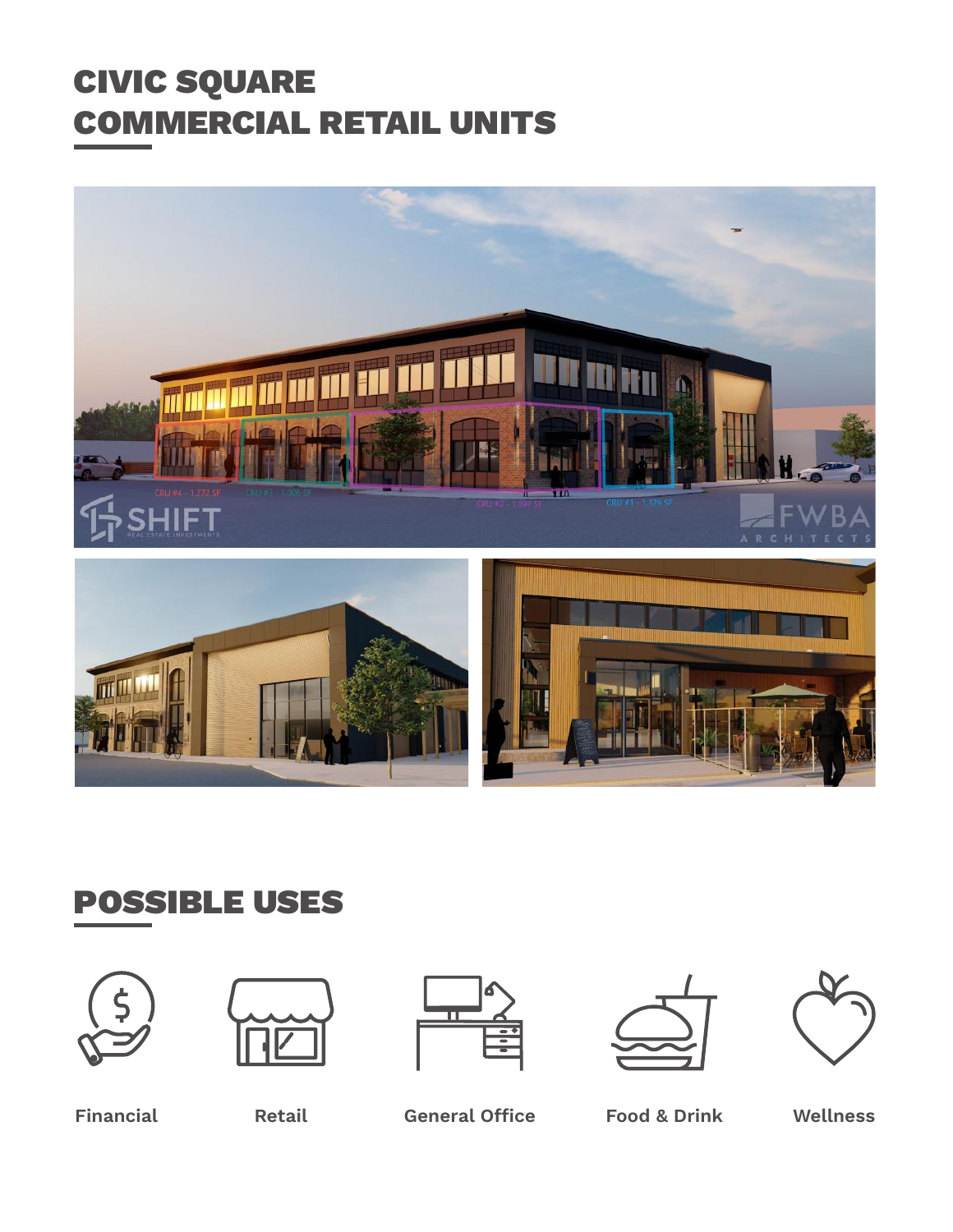

#### Legend



The information contained herein was obtained from sources which we deem reliable and, while thought to be correct,is not guaranteed or warranted by Shift Real Estate. nor can it form any part of any future contract.